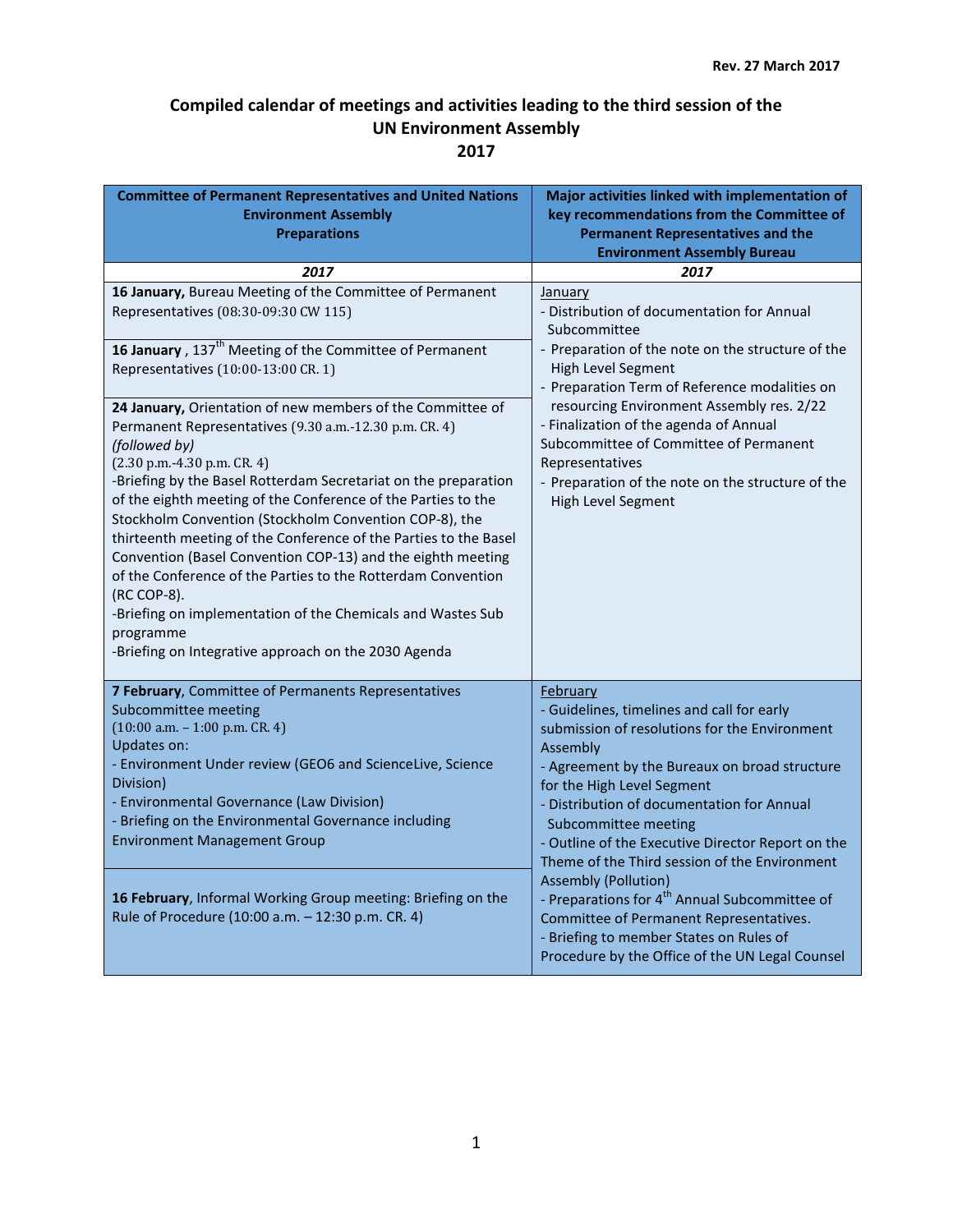| <b>Committee of Permanent Representatives and United</b><br><b>Nations Environment Assembly</b><br><b>Preparations</b>                                                                                                                                                                                                                                                                                                                                                                                                                    | Major activities linked with implementation of key<br>recommendations from the Committee of Permanent<br><b>Representatives and the Environment Assembly</b><br><b>Bureau</b>                                                                                                                                                                                                                                      |
|-------------------------------------------------------------------------------------------------------------------------------------------------------------------------------------------------------------------------------------------------------------------------------------------------------------------------------------------------------------------------------------------------------------------------------------------------------------------------------------------------------------------------------------------|--------------------------------------------------------------------------------------------------------------------------------------------------------------------------------------------------------------------------------------------------------------------------------------------------------------------------------------------------------------------------------------------------------------------|
| 3 March, Bureau meeting of the Committee of Permanent<br>Representatives<br>(8:30 a.m. - 10:00 a.m., Delegate's Lounge)<br>6 - 9 March, Fourth Annual Subcommittee of the Committee<br>of Permanent Representatives<br>$(9.30 a.m. - 12.30 p.m. CR. 1)$<br>$(14.30 - 17.30 p.m. CR. 1)$<br>10 March, Bureau meeting of the Committee of Permanent<br>Representatives<br>(8:30 a.m. - 9:15 a.m., CW115)<br>(followed by)<br>138 <sup>th</sup> Meeting of the Committee of Permanent<br>Representatives<br>$(9.30 a.m. - 12.30 p.m. CR. 1)$ | March<br>- First draft UN Environment Assembly Delegate's<br>Handbook for member States comments.<br>- Deadline for submission of resolutions (30 March TBC)<br>- Inputs to the High-Level Political Forum (Fourth<br>Annual Subcommittee)<br>- Release of non-paper on the outcome document of<br>the High Level Segment of the 2017 Environment<br>Assembly<br>- Early notification for the Environment Assembly |
| 15 March, Joint Bureaux Meeting of the UN Environment<br>Assembly and the Committee of Permanent Representatives<br>(4:30 p.m. - 6:00 p.m. UNON VC Room)<br>16 March, Briefing on The Economics of Ecosystems and<br>Biodiversity (TEEB) and on UN Environment Programme                                                                                                                                                                                                                                                                  |                                                                                                                                                                                                                                                                                                                                                                                                                    |
| work on Water Quality<br>$(10:00 a.m. - 12:00 p.m. C.R 4)$<br>30 March, Committee of Permanent Representatives<br>Subcommittee meeting<br>(9:30 a.m. - 12:30 p.m., CR.4)<br>- Update on the Joint Bureaux meeting<br>- Structure of the 2017 Environment Assembly                                                                                                                                                                                                                                                                         |                                                                                                                                                                                                                                                                                                                                                                                                                    |
| 18 April, Bureau Meeting of the UN Environment Assembly<br>(4:30 p.m. - 5:45 p.m. Executive Office Board Room)                                                                                                                                                                                                                                                                                                                                                                                                                            | <u>April</u>                                                                                                                                                                                                                                                                                                                                                                                                       |
| 8-12 May, 26 <sup>th</sup> Session of Habitat Governing Council<br>18 May, Committee of Permanent Representatives<br>Subcommittee meeting<br>(9.30 a.m. to 12.30 p.m. CR. 4)<br>Update on:<br>- Environment in the regions                                                                                                                                                                                                                                                                                                                | May                                                                                                                                                                                                                                                                                                                                                                                                                |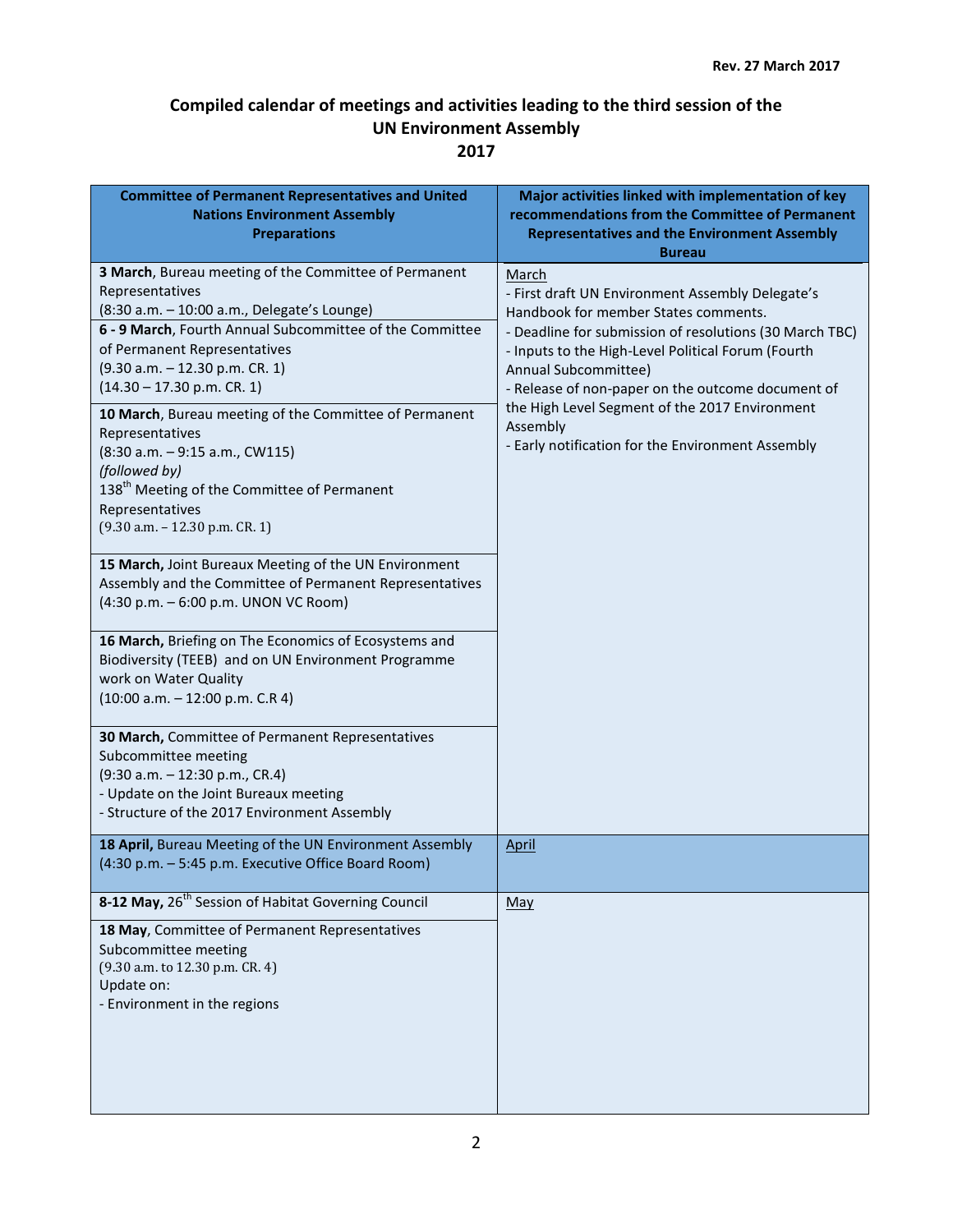| <b>Committee of Permanent Representatives and United</b><br><b>Nations Environment Assembly</b><br><b>Preparations</b>                                                                                                                                                                                                                                                                                                                                                                                                                                                                                                                                                                                 | Major activities linked with implementation of key<br>recommendations from the Committee of Permanent<br><b>Representatives and the Environment Assembly</b>                                                                                                                                                                                                                                                                                                                              |
|--------------------------------------------------------------------------------------------------------------------------------------------------------------------------------------------------------------------------------------------------------------------------------------------------------------------------------------------------------------------------------------------------------------------------------------------------------------------------------------------------------------------------------------------------------------------------------------------------------------------------------------------------------------------------------------------------------|-------------------------------------------------------------------------------------------------------------------------------------------------------------------------------------------------------------------------------------------------------------------------------------------------------------------------------------------------------------------------------------------------------------------------------------------------------------------------------------------|
| 8-10 June, 2017 Environment Assembly Second Joint<br>Preparatory Retreat and Consultations on the Outcome<br>Document of the Environment Assembly (hosted by Costa<br>Rica)                                                                                                                                                                                                                                                                                                                                                                                                                                                                                                                            | <b>Bureau</b><br><b>June</b><br>- Election of the Committee of Permanent<br>Representatives Bureau<br>- Consultation on chairs of sessional bodies of<br>2017 Environment Assembly.                                                                                                                                                                                                                                                                                                       |
| 15 June, Committee of Permanent Representatives Bureau<br>meeting (11:00 am-12:30 pm)                                                                                                                                                                                                                                                                                                                                                                                                                                                                                                                                                                                                                  | - Preparations for High-Level Political Forum.<br>- Opening of online registration for Open Ended<br>Committee of Permanent Representatives and<br>Environment Assembly.<br>- Presentation of logistical package for delegations.<br>- Close of side events applications.<br>- Report of the Informal working group on procedural<br>and organizational matters to the 139 <sup>th</sup> meeting of the<br>Committee.<br>- Deadline for transmission of resolutions (30 June 2016<br>TBC) |
| 15 June, Informal working group meeting<br>(9.30 a.m. to 12.30 p.m. CR. 4)<br>20 June, Committee of Permanent Representatives<br>Subcommittee meeting<br>(9.30 a.m. to 12.30 p.m. CR. 4)<br>Updates on: Resourcing for the 2017 Environment Assembly<br>- Communication strategy for the 2017 Environment<br><b>Assembly (Communication Division)</b><br>- Environment under Review: Updates on GEO6 (Science<br>Division)<br>- Climate Change and Resource Efficiency (Economy, Science<br>and Ecosystems Divisions<br>27 June, 139 <sup>th</sup> meeting of the Committee of Permanent<br>Representatives<br>$(9.30 a.m. - 1.00 p.m. CR. 1)$<br>(followed by reception in honor of departing Bureau) | June (continued)                                                                                                                                                                                                                                                                                                                                                                                                                                                                          |
| 6 July, Committee of Permanent Representatives<br>Subcommittee meeting<br>(9.30 a.m. to 12.30 p.m. CR. 4)<br>Update on Progress in the Implementation of the Programme<br>of Work and Budget (Operation Services Division) followed by<br>Updates on UNEP/EA.2/Res.22 "organizational modalities of<br>regular sessions of the United Nations Environment Assembly<br>in order to enhance the budgeting process of the Programme<br>and to better assess the resources allocated by the United<br>Nations to servicing the meetings of the Assembly".                                                                                                                                                  | July                                                                                                                                                                                                                                                                                                                                                                                                                                                                                      |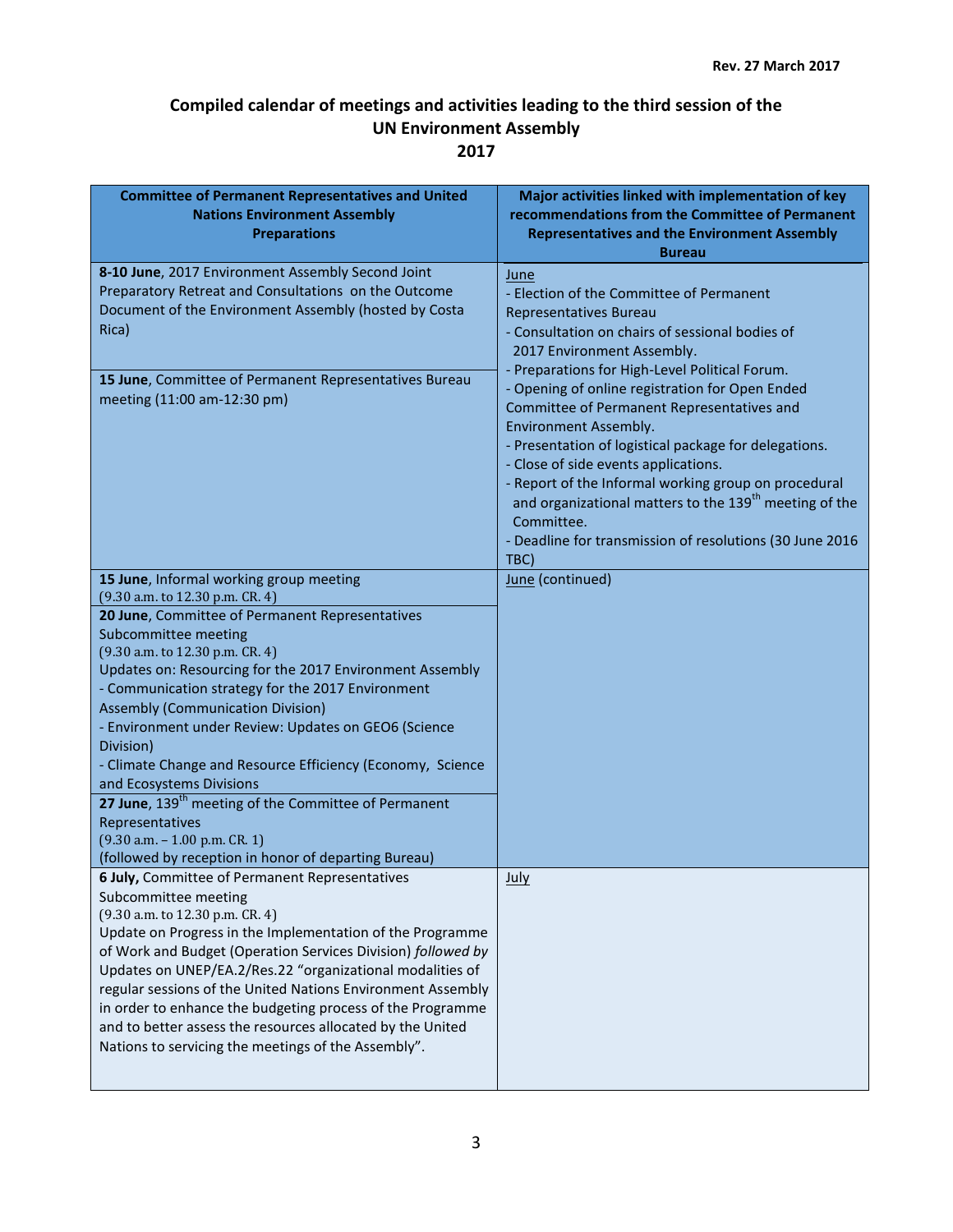| <b>Committee of Permanent Representatives and United</b><br><b>Nations Environment Assembly</b><br><b>Preparations</b>                                                                                                                                                                                                                                                                                                                                                                                                                                                                                                                                                                              | Major activities linked with implementation of key<br>recommendations from the Committee of Permanent<br><b>Representatives and the Environment Assembly</b><br><b>Bureau</b>                                                                                                                                                                                                                 |
|-----------------------------------------------------------------------------------------------------------------------------------------------------------------------------------------------------------------------------------------------------------------------------------------------------------------------------------------------------------------------------------------------------------------------------------------------------------------------------------------------------------------------------------------------------------------------------------------------------------------------------------------------------------------------------------------------------|-----------------------------------------------------------------------------------------------------------------------------------------------------------------------------------------------------------------------------------------------------------------------------------------------------------------------------------------------------------------------------------------------|
| 5-6 September, Consultations of Executive Director with<br><b>Regional and Political Groups</b><br>7 September, Committee of Permanent Representatives<br>Subcommittee: Update on Preparations for the UN<br>Environment Assembly (Governance Affairs Office)<br>$(9.30 a.m. - 12.30 p.m. CR. 4)$<br>12 September, Committee of Permanent Representatives<br>Subcommittee meeting<br>- Briefing by the Secretariat of the Environment Management<br>Group: updates on Environmental Governance<br>(9.30 a.m. to 12.30 p.m. CR. 4)<br>14 September, Environment Assembly Bureau meeting (9.30<br>$a.m. - 12.30 p.m.$<br>19 September, Committee of Permanent Representatives<br>Subcommittee meeting | September<br>- Distribution of advance Scenario Note for Open Ended<br>Committee of Permanent Representatives and 2017<br>Environment Assembly.<br>- Submission of draft resolutions for translation.<br>- Release of the report of the Executive Director's<br>report on pollution                                                                                                           |
| (9.30 a.m. to 12.30 p.m. CR. 4)<br>21 September, Committee of Permanent Representatives<br>Subcommittee meeting<br>(9.30 a.m. to 12.30 p.m. CR. 4)<br>28 September, Committee of Permanent Representatives<br>Subcommittee meeting<br>(9.30 a.m. to 12.30 p.m. CR. 4)                                                                                                                                                                                                                                                                                                                                                                                                                               | September                                                                                                                                                                                                                                                                                                                                                                                     |
| 3 October, Committee of Permanent Representatives<br>Subcommittee meeting<br>(9.30 a.m. to 12.30 p.m. CR. 4)<br>10 October, 140 <sup>th</sup> Meeting of the Committee of Permanent<br>Representatives (9.30 a.m. - 1.00 p.m. CR. 1)<br>12 October, Orientation of new members of the Committee<br>of Permanent Representatives followed by Briefing on Legal<br>Matters on the Environment Assembly<br>(9.30 a.m. to 12.30 p.m. CR. 4)<br>24 October, UNEA Bureau meeting (tbc)<br>31 October, Committee of Permanent Representatives<br>Subcommittee meeting<br>(9.30 a.m. to 12.30 p.m. CR. 4)                                                                                                   | October<br>- Orientation of Chairs of sessional committees<br>- Distribution of Documentation for Open Ended<br>Committee of Permanent Representatives and the<br>Environment Assembly (16 October)<br>- Consultations on key political outcomes of 2017<br>Environment Assembly.<br>- Finalization of logistical preparations.<br>- Briefing on Legal Matters on the Environment<br>Assembly |
| 7-8 November, Consultations of Executive Director with<br><b>Regional and Political Groups (TBC)</b><br>9 November, Committee of Permanent Representatives<br><b>Bureau meeting (TBC)</b><br>16 November, UNEA Bureau meeting (TBC)<br>29 November-1 December, 3 <sup>rd</sup> Meeting of the Open Ended<br><b>Committee of Permanent Representatives</b><br>2-3 December, 17 <sup>th</sup> Global Major Groups and Stakeholders<br>Forum                                                                                                                                                                                                                                                           | November-December<br>- Finalization of all preparations<br>- Participation in/Support to meetings<br>- Finalization of proceedings and resolutions, (7-15<br>December)                                                                                                                                                                                                                        |